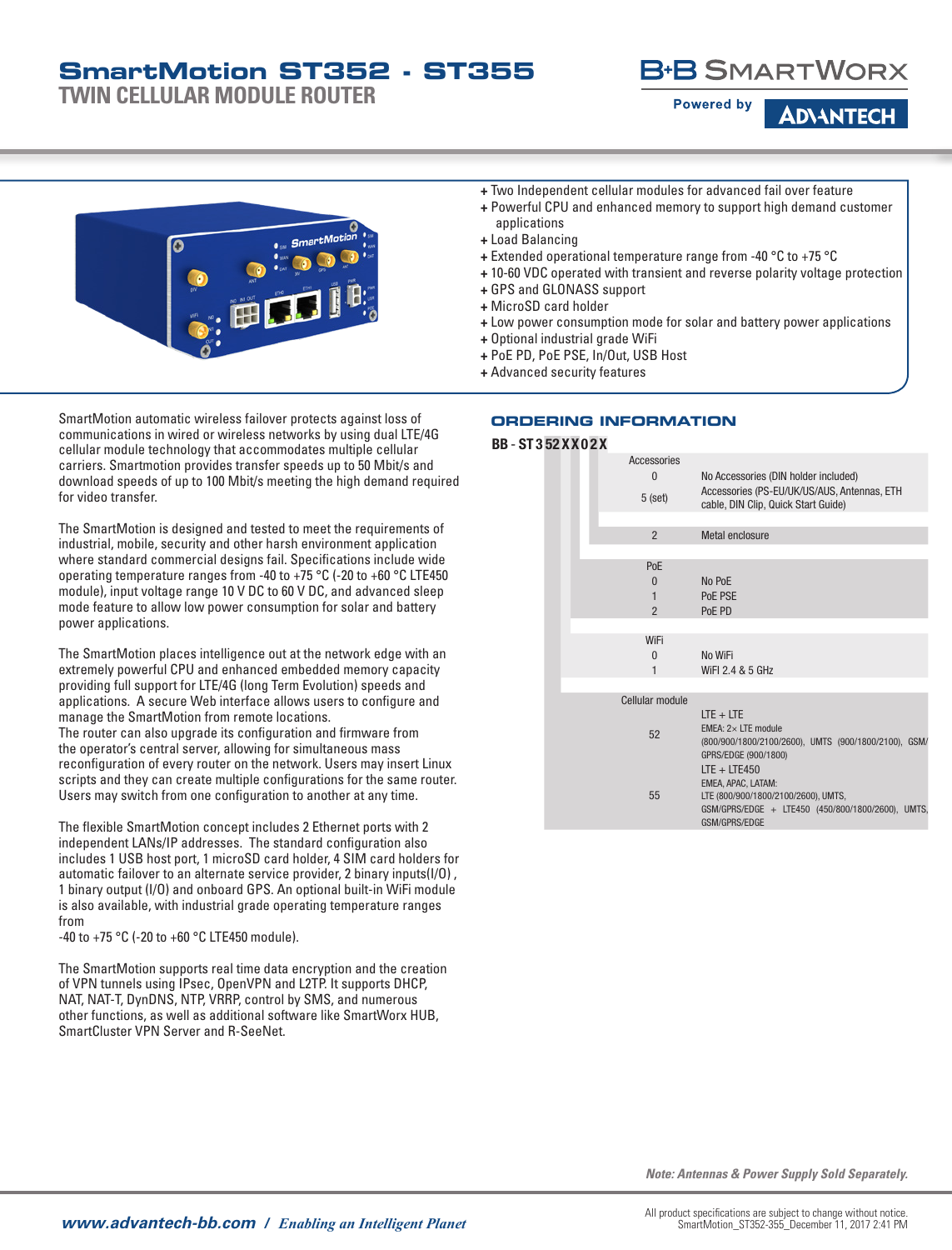**TWIN CELLULAR MODULE ROUTER**



#### **HW SPECIFICATIONS**

| <b>PORTS, LED, ANTENNAS</b> |                                                            |  |  |  |
|-----------------------------|------------------------------------------------------------|--|--|--|
| $2\times$ ETH ports         | RJ45, 10/100 Mbps                                          |  |  |  |
| $4\times$ SIM               | 2 Mini SIMs (2FF) (rear panel)                             |  |  |  |
| <b>LED</b> Indicators       | PWR, DAT, WAN, ETH, SIM, USR, POE, INO,<br><b>IN1, OUT</b> |  |  |  |
| $5\times$ ANT - ANT, DIV    | <b>SMA</b> connectors                                      |  |  |  |
| 1× Wi-Fi Antenna *Optional  | <b>R-SMA</b> connector                                     |  |  |  |
| $1\times$ USB               | USB Host connector 2.0                                     |  |  |  |
| $1\times$ SD Card           | 1× Micro SD Card slot (rear panel)                         |  |  |  |
| <b>RST</b>                  | <b>RESET button (rear panel)</b>                           |  |  |  |

| <b>POWER</b>                      |                                                                  |  |  |  |
|-----------------------------------|------------------------------------------------------------------|--|--|--|
| Power Supply<br>(sold separately) | 10 - 60 VDC (2-Way Molex connector)                              |  |  |  |
| <b>Power Consumption</b>          | Idle: 2.5 W<br>Average: 4 W<br>Peak: 11 W<br>Sleep Mode: 10mW    |  |  |  |
| <b>ENVIRONMENTAL</b>              |                                                                  |  |  |  |
| <b>Temperature Range</b>          | Operating: -40 to +75 $\degree$ C<br>Storage: $-40$ to $+85$ °C  |  |  |  |
| Temperature Range LTE450          | Operating: -20 to +60 $^{\circ}$ C<br>Storage: $-40$ to $+85$ °C |  |  |  |
| Humidity                          | Operating: 0 to 95 %<br>Storage (Non-condensing): 0 to 95 %      |  |  |  |
| Cold Start                        | $-35 °C$                                                         |  |  |  |
| <b>Operating Altitude</b>         | 2000 m / 70 kPa                                                  |  |  |  |
| <b>Ingress Protection Rating</b>  | <b>IP30</b>                                                      |  |  |  |

|  |  | <b>MECHANICAL</b> |
|--|--|-------------------|
|  |  |                   |
|  |  |                   |

| Metal case with metal DIN rail |              |  |  |
|--------------------------------|--------------|--|--|
| Enclosure<br><b>Dimensions</b> | 55x97x125 mm |  |  |
| <b>Weight Metal</b>            | 375q         |  |  |

| WI-FI - 802.11 A/B/G/N, AP OR CLIENT MODES |                                                         |  |  |  |
|--------------------------------------------|---------------------------------------------------------|--|--|--|
| Supported Wi-Fi band                       | 2.4 GHz, 5.4 GHz                                        |  |  |  |
| None, WEP, TKIP, AES<br>Encryption         |                                                         |  |  |  |
| 5 GHz supported<br>channels                | 36, 40, 44, 48, 52, 56, 60, 64, 149, 153, 157, 161, 165 |  |  |  |
| 2.4 GHz supported<br>channels              | 1, 2, 3, 4, 5, 6, 7, 8, 9, 10, 11, 12, 13, 14           |  |  |  |
| Number of clients                          | 10                                                      |  |  |  |
| Authentication                             | Open, Shared, WPA-PSK, WPA2-PSK                         |  |  |  |

| <b>POE</b><br><b>PARAMETERS</b>                                                                                                                                                  | <b>POE PD</b><br>parameters for opposite PSE | <b>POE PSE</b>             |  |
|----------------------------------------------------------------------------------------------------------------------------------------------------------------------------------|----------------------------------------------|----------------------------|--|
| Input voltage<br>range                                                                                                                                                           | $42.5 - 57V$                                 | $44 - 57$ V, 65 W          |  |
| Power available                                                                                                                                                                  | 25.50 W                                      | 2x 25.50 W<br>(ETHO, ETH1) |  |
| Maximum current                                                                                                                                                                  | 600 mA                                       |                            |  |
| Insul. Strength                                                                                                                                                                  | 1.5 kV from the router                       | none                       |  |
| Standards IEEE 802.3at-2009 (PoE+) and IEEE 802.3af-2003 (PoE) supported.<br>Cabling needed is Category 5, up to 12.5 $\Omega$ . It is possible to use a passive PoE<br>injector |                                              |                            |  |

| <b>GNSS SPECIFICATIONS</b> |                                                                                                  |  |  |  |
|----------------------------|--------------------------------------------------------------------------------------------------|--|--|--|
| Antenna                    | $50$ Ohms $-$ active                                                                             |  |  |  |
| Protocols                  | NMEA 0183 v3.0                                                                                   |  |  |  |
| Frequency                  | 1575.42MHz                                                                                       |  |  |  |
| Sensitivity                | Tracking: -161dBm<br>Acquisition (Assisted): -158dBm<br>Acquisition (Standalone): -145dBm        |  |  |  |
| Acquisition time           | Hot start 1 s<br>Warm start: 29 s<br>Cold start: 32 s                                            |  |  |  |
| Accuracy                   | Horizontal: < 2m (50 %); < 5m (90 %)<br>Altitude: < 4m (50 %); < 8m (90 %)<br>Velocity: < 0.2mps |  |  |  |

#### **STANDARDS AND REGULATIONS**

| <b>INDUSTRY CERTIFICATIONS &amp; APPROVALS</b> |                                                                                                                                                       |                                                                                                                                                       |  |  |
|------------------------------------------------|-------------------------------------------------------------------------------------------------------------------------------------------------------|-------------------------------------------------------------------------------------------------------------------------------------------------------|--|--|
|                                                | ST352                                                                                                                                                 | ST355                                                                                                                                                 |  |  |
| Telecom and emission<br>for the 1st module     | ETSI EN 301 511 V12.5.1. ETSI EN 300 440 V2.1.1. ETSI EN 301 908-1<br>V11.1.1, ETSI EN 301 908-2 V11.1.1, ETSI EN 301 908-13 V11.1.1                  | ETSI EN 301 511 V12.5.1, ETSI EN 300 440 V2.1.1, ETSI EN 301 908-1<br>V11.1.1, ETSI EN 301 908-2 V11.1.1, ETSI EN 301 908-13 V11.1.1                  |  |  |
| Telecom and emission<br>for the 2nd module     | ETSI EN 300 328 V2.1.1, ETSI EN 301 893 V2.1.1                                                                                                        | ETSI EN 301 908-1 V11.1.1, ETSI EN 301 908-13 V11.1.1                                                                                                 |  |  |
| Telecom and emission<br>for the WiFi module    |                                                                                                                                                       | ETSI EN 300 328 V2.1.1, ETSI EN 301 893 V2.1.1                                                                                                        |  |  |
| <b>EMC</b>                                     | ETSI EN 301 489-1 v1.9.2, ETSI EN 301 489-1 V2.1.1, Draft ETSI EN 301<br>489-19 V2.1.0. Draft ETSI EN 301 489-52 V1.1.0. ETSI EN 301 489-17<br>V3.1.1 | ETSI EN 301 489-1 v1.9.2. ETSI EN 301 489-1 V2.1.1. Draft ETSI<br>EN 301 489-19 V2.1.0, Draft ETSI EN 301 489-52 V1.1.0, ETSI EN 301 489-17<br>V3.1.1 |  |  |
| Safety                                         | EN 60950-1:2006 + A11:2009 + A1:2010 + A12:2011 + A2:2013 + AC:2011.<br>EN 62311:2008                                                                 | EN 60950-1:2006 + A11:2009 + A1:2010 + A12:2011 + A2:2013<br>+ AC:2011. EN 62311:2008                                                                 |  |  |
| E-Mark – EMC for devices<br>in transportation  | E-Mark homologation number: 10R - 04 8180                                                                                                             | E-Mark homologation number: 10R - 04 8180                                                                                                             |  |  |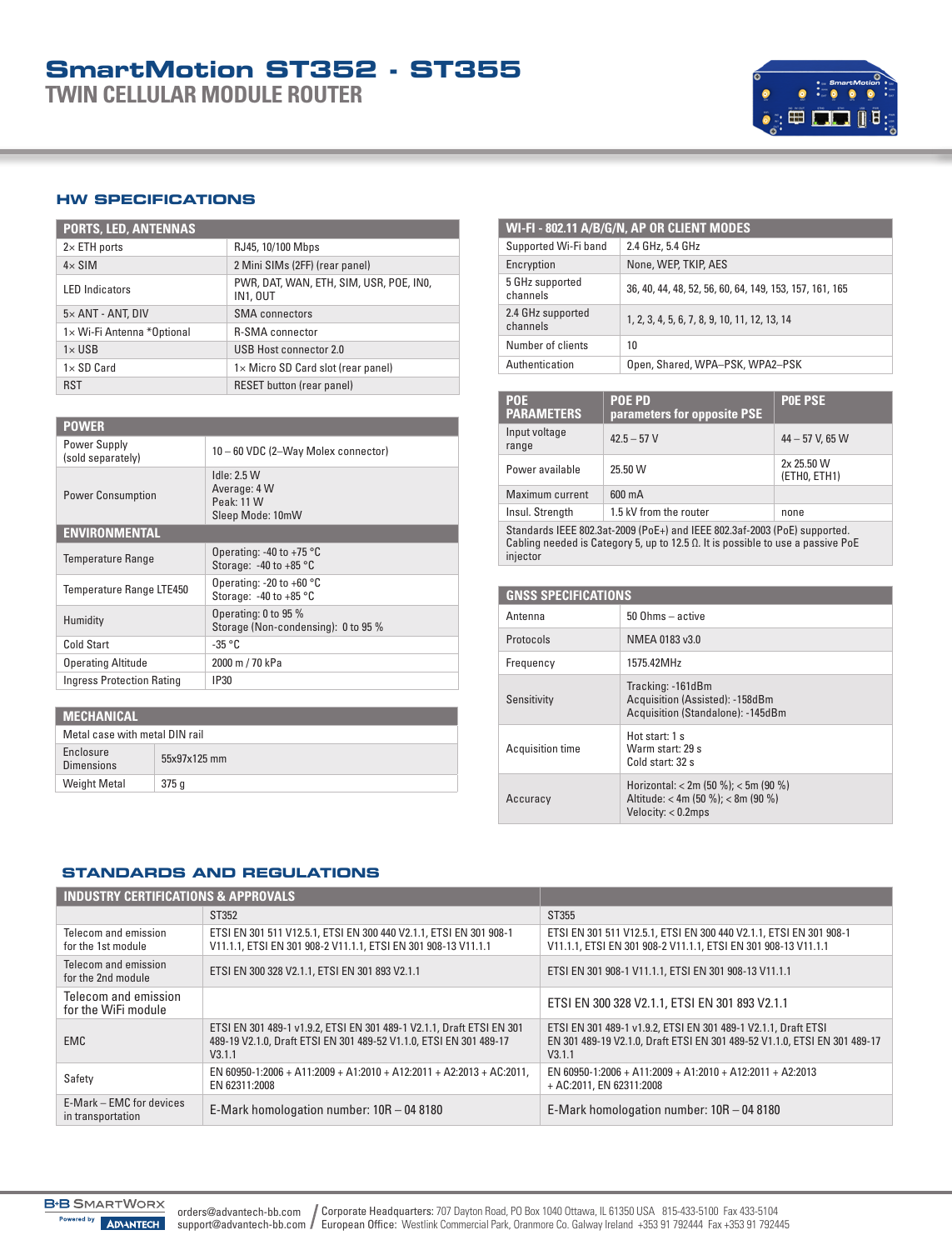**TWIN CELLULAR MODULE ROUTER**



| <b>CELLULAR MODULE PARAMETERS - ST352 - both cellular modules <math>2 \times</math> LTE, ST355 - first cellular module</b> |                                                                                                                                                                           |                            |                                                                                                                                                                                                                                                                                  |  |  |  |
|----------------------------------------------------------------------------------------------------------------------------|---------------------------------------------------------------------------------------------------------------------------------------------------------------------------|----------------------------|----------------------------------------------------------------------------------------------------------------------------------------------------------------------------------------------------------------------------------------------------------------------------------|--|--|--|
| LTE parameters                                                                                                             | Bit rate 100 Mbps (DL) / 50 Mbps (UL)<br>3GPP rel. 8 standard<br>Supported bandwidths: 5 MHz, 10 MHz, 20 MHz<br>Supported frequencies: 800 / 900 / 1800 / 2100 / 2600 MHz | GPRS/EDGE<br>parameters    | Bit rate 237 kbps (DL) / 59,2 kbps (UL)<br>GPRS multislot class 10, CS 1 to 4<br>EDGE multislot class 12, CS 1 to 4,<br>MCS 1 to 9<br>Supported frequencies: 900 / 1800 MHz<br>Rated Output Power GSM/GPRS 1800 MHz: Class 1<br>Rated Output Power EDGE 900 / 1800 MHz: Class E2 |  |  |  |
| HSPA+ parameters                                                                                                           | Bit rate 42 Mbps (DL) / 5,76 Mbps (UL)<br>3GPP rel. 7 standard<br>UE CAT. 1 to 6, 8, 10, 12, 14<br>3GPP data compression<br>Supported frequencies: 900 / 1800 / 2100 MHz  | GPRS/EDGE<br>power classes | EGSM 900: Class 4 (33 dBm)<br>GSM 1800: Class 1 (30 dBm)<br>EDGE 900: Class E2 (27 dBm)<br>EDGE 1800: Class E2 (26 dBm)                                                                                                                                                          |  |  |  |
| <b>UMTS</b> parameters                                                                                                     | PS bit rate 384 kbps (DL) / 384 kbps (UL)<br>CS bit rate 64 kbps (DL) / 64 kbps (UL)<br>W-CDMA FDD standard<br>Supported frequencies: 900 / 1800 / 2100 MHz               |                            |                                                                                                                                                                                                                                                                                  |  |  |  |

|                        | <b>CELLULAR MODULE PARAMETERS - ST355 - second cellular module</b>                                                                                                                                                                                                               |                         |                                                                                                                                                                                                                                                                                 |
|------------------------|----------------------------------------------------------------------------------------------------------------------------------------------------------------------------------------------------------------------------------------------------------------------------------|-------------------------|---------------------------------------------------------------------------------------------------------------------------------------------------------------------------------------------------------------------------------------------------------------------------------|
| LTE parameters         | Bit rate 100 Mbps (DL) / 50 Mbps (UL), UE CAT. 3<br>3GPP rel. 9 standard<br>Supported bandwidths: 5 Mhz, 10 Mhz, 20 Mhz<br>Supported frequencies: 450 / 800 / 1800 / 2600 MHz<br>Rated Output Power: B3, B7, B20, 31: CLASS 3<br>MIMO (Multi-Input Multi-Output) antenna support | GPRS/EDGE<br>parameters | 3GPP rel. 99 standard; Multislot Class 12<br>Coding schemes CS 1 to 4, MCS 1 to 9<br>Supported frequencies: 900 / 1800 MHz<br>Rated Output Power GSM/GPRS 900 MHz: Class 4<br>Rated Output Power GSM/GPRS 1800 MHz: Class 1<br>Rated Output Power EDGE 900 / 1800 MHz: Class E2 |
| HSPA+ parameters       | Bit rate 42 Mbps (DL) / 5,76 Mbps (UL), UE CAT. 24, 6<br>3GPP rel. 5, 6, 7, 8 standard<br>Supported frequencies: 900 / 2100 MHz<br>A maximum of ten HS-PDSCH channels                                                                                                            |                         |                                                                                                                                                                                                                                                                                 |
| <b>UMTS</b> parameters | PS bit rate 384 kbps (DL) / 384 kbps (UL)<br>3GPP rel. 5, 6, 7, 8 standard<br>W-CDMA FDD standard<br>Supported frequencies: 900 / 2100 MHz<br>Rated Output Power: Class 3 (900 MHz and 2100 MHz)                                                                                 |                         |                                                                                                                                                                                                                                                                                 |